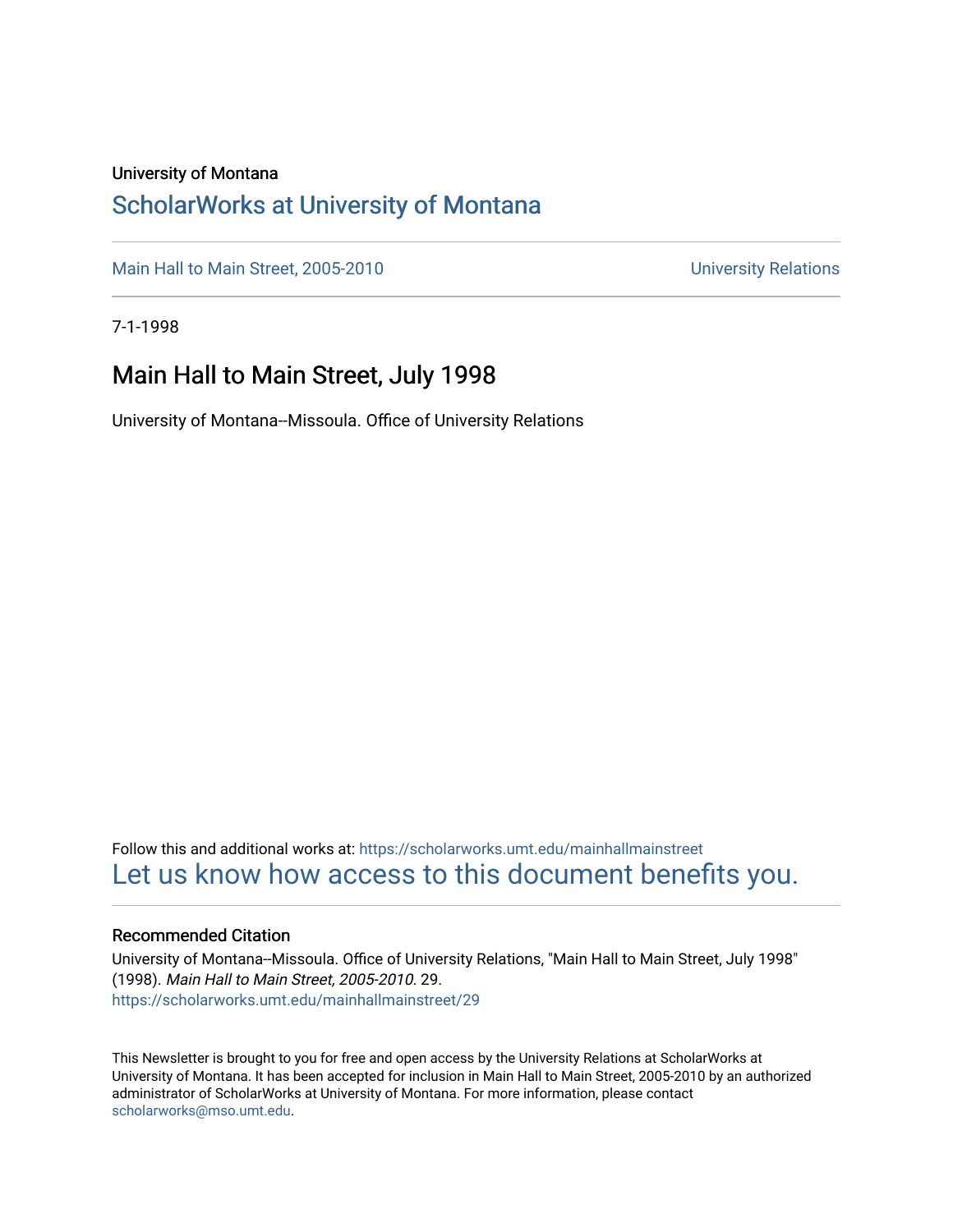## 378,786  $M$ 44 $m$ a  $00.5$





Vol. 4, No. 5 Connecting Campus and Community July 1998

## UMoffersstudents newfinancial aid

The first new state financial aid program in more than 20 years will start paying big dividends for students at the University of Montana campuses this year.

Mick Hanson, UM financial aid director, said that \$100,000 in excess interest earnings will be distributed to students attending UM and its sister campuses for the 1998-99 school year. Eligible students who are Montana residents will receive grant awards of up to \$500 through the Montana Tuition Assistance Program (MTAP). Unlike student loans, these awards do not have to be paid back.

The earnings will be distributed as follows: \$68,390 to the Missoula campus, \$16,360 to Montana Tech in Butte, \$8,950 to Western Montana College in Dillon and \$6,300 to the Helena College of Technology.

This means we should have 200 additional MTAP grant awards for all campuses," Hanson said. "Students need not apply or request this money. Instead the financial aid office will survey students who have applied for aid and grant additional MTAP awards to those who have remaining needs."

No new tax dollars will be required to fund MTAP. The program will be financed by excess interest earnings generated by the UM campuses. In the past these earnings were put back into UM's general fund. Hanson said UM financial leaders deserve credit for adeptly managing finances to generate extra interest earnings for MTAP.

"When it comes down to it," Hanson said, "money for MTAP was earned by student dollars, and this money will be returned to the students who need it most."

## **UM rises to America Reads Challenge**

I America Reads Chancinge, the<br>Commitment to help Missoula school n response to President Clinton's America Reads Challenge, the University has strengthened its children become better readers.

With the start of the 1998 school year, UM will place more than 15 work-study students in local elementary schools as tutors. UM President George Dennison increased the number from 12 after the program received high

marks from teachers and principals whose schools used tutors last year.

"I'm very eager for this program to succeed," Dennison said. "It benefits all children and the

people of Montana."

Dennison is one of 21 U.S. college and university presidents who serve on Clinton's America Reads College Presidents' Steering Committee. Clinton launched the challenge in early 1997, calling on colleges and universities to commit some of their work-study students to serve as reading tutors.

Clinton also encouraged reading specialists and tutor coordinators to help mobilize an army of reading tutors.

UM was quick to respond. Dennison sent a dozen work-study students to work 10 hours each per week in one of three area elementary schools — Dickinson, Hawthorne and Lolo. In addition, UM Volunteer Action Services sent out 26 students to tutor in other local elementary schools.

In June, the U.S. Department of Education announced that Montana and Alaska — tied at 66 percent — top the

list of states with colleges committed to America Reads.

Mick Hanson, UM financial aid director, said UM is the only college or university in Montana to provide workstudy students for off-campus work.

The federal government pays 100 percent of the wages of Federal Work-Study students who tutor children in the community.

## **Ph.D.s could boost UM's academic rating**

 **| 'he** number of doctoral **<sup>I</sup>** degrees awarded this year **JL** brought UM one step closer to re-claiming its Carnegie Foundation academic rating as a Doctoral University I.

UM Provost Robert L. Kindrick said 41 doctoral degrees already have been awarded in 1998, while another six doctoral students are likely to complete their degrees by the end of the year.

To regain the status, UM must confer at least 40 doctoral degrees each year until academic year 2000- 01, when the Carnegie Foundation for the Advancement of Teaching Conducts its next survey.

UM held Doctoral University <sup>I</sup>

status, the third-highest ranking of the Carnegie Foundation's 10 classifications, until 1994. The status wasn't achieved in that year's survey because UM's doctoral graduation numbers had fallen into the 20s.

The foundation also requires that an institution bring in at least \$10 million a year in research funding. UM brought in about \$25 million last year.

Kindrick said re-claiming the ranking would put UM in a better position to bring in more research dollars, recruit faculty and help students who leave here find better jobs.

Only about 6.5 percent of the nation's colleges and universities rank in Carnegie's top four categories.



CHALLENGE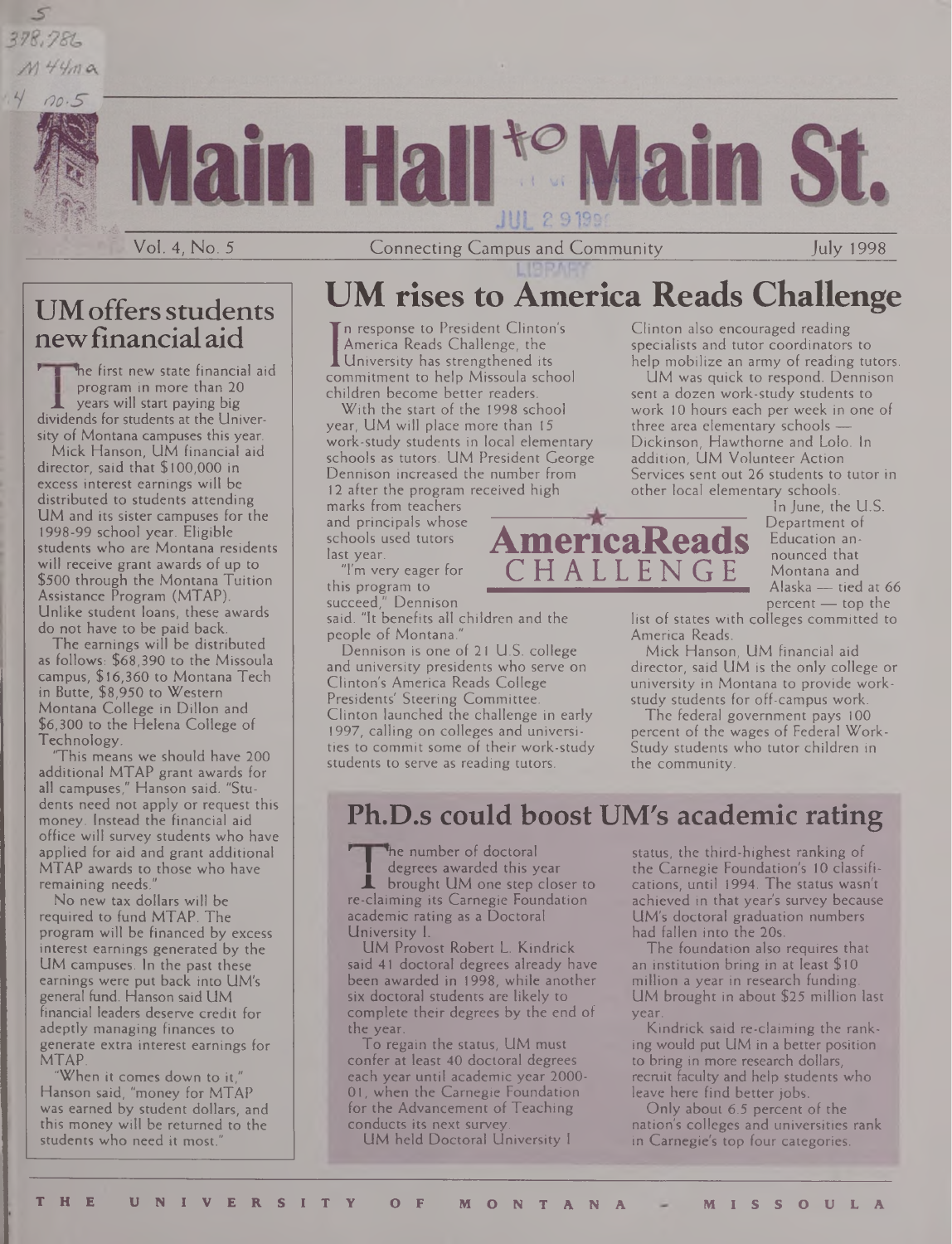# **President calls for commitment to Montana's Promise**

#### **by President George M. Dennison**

Youth: Montana's Promise — occurred in Billings J<br>14-16, when some 1,500 Montanans assembled to a<br>their commitment to the future of the state's youth.<br>Those in attendance left after two magical days of coll n extraordinary event — the Governors' Summit on Youth: Montana's Promise — occurred in Billings June .14-16, when some 1,500 Montanans assembled to affirm

Those in attendance left after two magical days of collabo-

rative effort to assure that an additional 30,000 Montana kids will have access to the five resources we know will make a difference in their lives: a healthy start in life, a relationship with a caring adult, a safe place, marketable skills acquired through a responsive education and an opportunity to give back through voluntary service to the communities that have assisted them.

The delegates from Montana communities worked together to develop action plans of their own for implementation back home. The summit and follow-up effort, known



**Dennison**

as Montana's Promise, rely upon people planning and acting locally for success. Nothing in this wonderful event or the strategic plan for Montana's Promise even hints at imposition, but rather looks toward collaboration and cooperation to assure Montana's future.

The idea for the Governors' Summit grew from the example of Colin Powell's Presidential Summit last year and America's Promise, which will help accomplish the national summit agenda of assisting two million additional kids by the year 2000.

The Governors' Summit occurred in large measure because of the dedication and commitment of a diverse group of

## **Gallagher Building put to good use**

The Gallagher Building, home to the UM School of Business Administration, has become one of the thriving hearts of the campus community.

Reno Wittman, receptionist for business Dean Larry Gianchetta, says she spends most of her time scheduling classes and group meetings for the \$15.5 million building, which was completed in July 1996.

William and Rosemary Gallagher, for whom the building is named, contributed the first \$1 million to the project. The Montana Legislature provided \$13 million for construction, while other private donors equipped and furnished the building.

"Scheduling can be crazy," Wittman said. "But this is one of the nicer buildings on campus, and we have so much technology that people like to use the facility."

The 110,000-square-foot building contains more than 100 computer workstations in its four levels. Also, many of the building's classrooms and computer labs are wired with state-ofthe-art technology, courtesy of Hewlett-Packard Co. and Microsoft Corp.

Business classes are given priority for use, but about a quarter of the classes taught in the building represent other campus departments. In addition, the building is used by a variety of off-campus groups — from local businesses such as Roscoe Steel & Culvert Co. to organizations such as the Boy Scouts, U.S. Fish and Wildlife Service and Audubon Society.

The posh Executive Boardroom on the top floor is a favorite for meetings, Wittman said, but the busiest room is 108 on the main level, a lecture hall equipped with leading-edge technology and a big screen.

That room is scheduled from 8:10 a.m. until 9 p.m., five days a week," she said.

people who banded together for the common purpose of helping Montana kids. Critical financial support came from sponsors who contributed to underwrite the summit's expenses and to provide funds for the follow-up efforts of Montana's Promise.

The Governor's Council on Community Service has the responsibility to coordinate Montana's Promise and assure that it succeeds. The council will accomplish its mandate by doing all that it can to assist communities in implementing their own plans of action. In that effort, the council will facilitate access to in-kind and other support pledged by the sponsors, help communities access the support pledged by national sponsors in America's Promise Book and help communities raise the resources necessary for the implementation of their plans.

Lt. Gov. Judy Martz will remain a leader in the effort and report annually to the people of Montana on the progress made toward achieving the goal of helping more kids.

<sup>I</sup> have dedicated a considerable portion of my time over the years to community service because <sup>I</sup> believe that cultivating habits of the heart makes a difference in the quality of life in all our communities. However, <sup>I</sup> can say without reservation that the extraordinary event in Billings has the potential to transform our communities if we all come together to implement the action plans that the local delegations have developed.

If we succeed in this critical endeavor, we will help restore, to a great extent, the vitality and excitement that have distinguished life in our communities for most of our state's history. <sup>I</sup> can think of nothing more deserving of our collective support.

*President Dennison served as vice chair ofthe Steering Committee for the Governors' Summit on Youth: Montana'sPromise. He also chairs the Governor's Council on Community Service.*

## **UM Calendar**

#### **Monday, July** *27*

**Miller Barber's Montana Pro-Am—**featuring PGA Tour commissioner Timothy W. Finchem and golf TV analyst Gary McCord, Missoula Country Club. Golf clinic, 9:30 a.m.- tournament, 11 a.m. Gallery tickets \$15 in advance at Ole's and Albertson's stores and from all Sentinel Kiwanis members. Call (406) 243-5105 for information.

#### **Tuesday, July 28**

**Shakespeare in the Park—"A** Midsummer Night's Dream," 6:30 p.m., UM Oval (University Theatre in case of rain). Free.

## **Wednesday, July 29**

**Shakespeare in the Park—**"The Winter's Tale," 6:30 p.m., UM Oval (University Theatre in case of rain). Free.

#### **Sunday, August 23**

**Great Griz Encounter—**meet the 1998 Grizzly football team, 3-5 p.m., **Washington-Grizzly** Stadium. Public welcome. Free.



#### **Friday, August 28**

State of the University Address-coffee at 9:30 a.m., President George Dennison gives the annual address at 10 a.m., Montana Theatre, Performing Arts and Radio/ Television Center. Public welcome.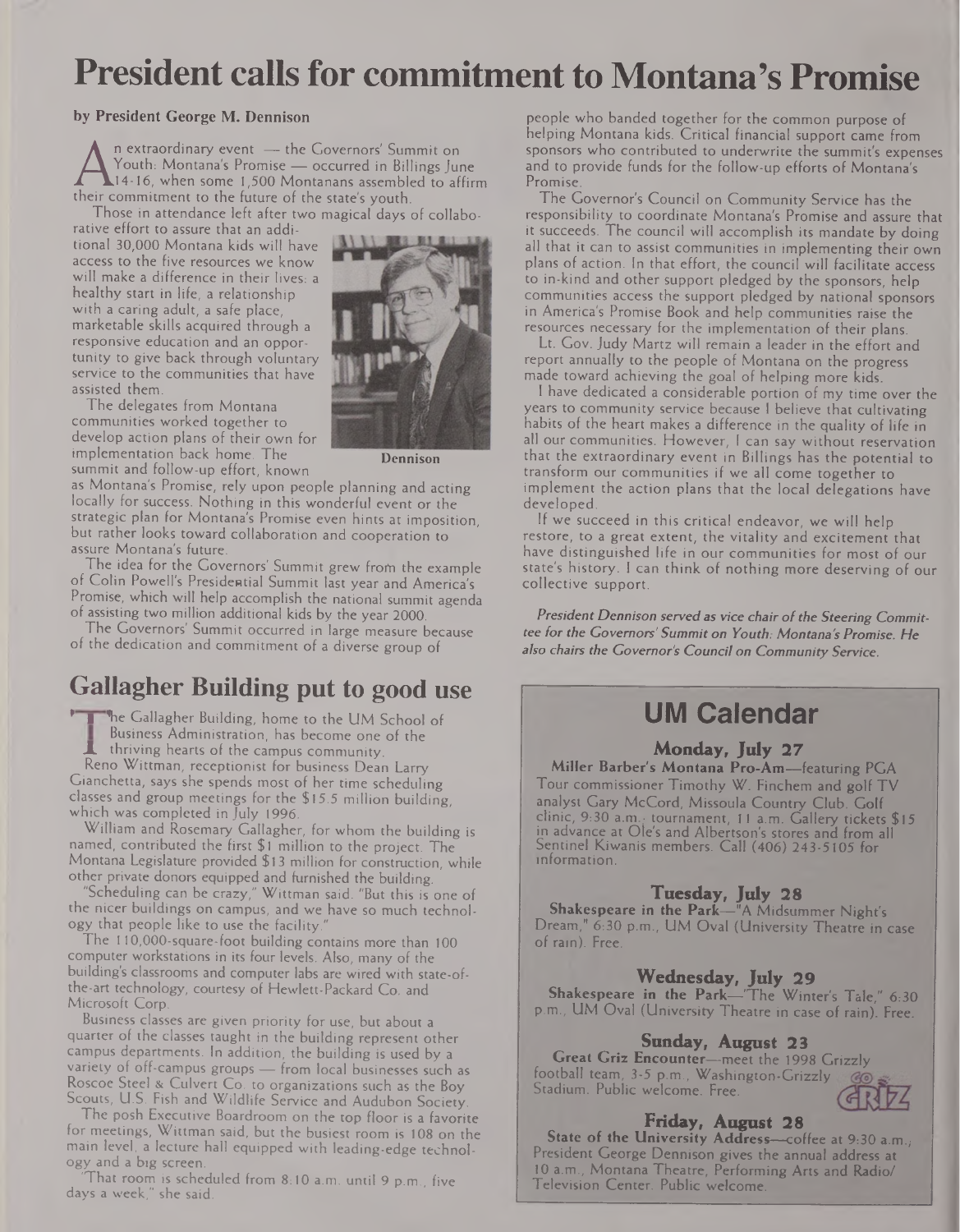

**Bond, James Bond—**Historian turned financier James E. Todd is, sadly, history at UM. Affectionately known around the UM community as "James Bond" for his work in securing revenue



bonds for campus building projects, Todd has retired. As vice president for administration and finance, Todd led bonding projects totaling \$150 million over the past seven years. Todd

**Todd**

started his career in academia as a history professor at Kearney State College in Nebraska in the 1960s. For more than 35 years, he served in finance and administration at institutions of higher education. President Dennison will ask the state Board of Regents to name the new continuing education and printing building in Todd's honor. Todd and his wife, Jo, will divide their time between Michigan and New Mexico. Associate Vice President Rosi Keller will serve as interim vice president while the search for Todd's replacement continues.

**Lights Out—**UM's Harry Adams Field House will officially close in mid-July for a \$14.8 million renovation project. Contractors are halfway through the project's first phase — the addition of a \$1.6 million auxiliary gym. Remodeling of the arena will begin in late July, while bids will be sought after Jan. <sup>1</sup> for completion of the field house lobby and offices.

**Wined And Dined—**UM's awardwinning chefs, Martin Albrecht and Tom Siegel, teamed up with a Missoula wine merchant June 4 to bring the community an evening of dining elegance. The menu included beef in a bordelaise sauce surrounded by a medley of turned vegetables. The evening included information about wines and which ones go best with certain foods. This was the first in a series of Chef Meets Winemaker dinners to be held throughout the year at UM. The next dinner will be held during fall semester.

**Student Documentary—**"Into the Earth: Hard Rocks, Hard Choices," a TV documentary produced by 22 UM broadcast journalism students, premiered on Montana Public Television June 22. The one-hour program examines the ongoing dichotomy of the mining industry in Montana - jobs vs. environmental concerns. It's the 13th production of the Student Documentary Unit since its inception in 1986. If you missed this program, watch KUSM-TV and KUFM-TV channel listings for a rerun in August or September.

**Seeking Solutions—**Some of the nation's foremost experts on preventing school violence were in Missoula June 17-19 for a summit sponsored by U.S. Sen. Max Baucus and UM. The Northern Rockies Summit on Safe Schools: Preventing Violence, Promoting Responsible Behavior brought together about 200 school board members, superintendents, school resource officers, law enforcement personnel, mental health professionals and parents concerned about making schools safer. The summit, which came in the wake of fatal shootings at schools in Oregon, Arkansas and Kentucky, examined ways to prevent and reduce school violence, manage behavior, prevent drug and alcohol abuse, and deal with gangs and weapons.

**Running Tallies—**UM forestry Professor Steve Running, an international expert in biospheric climate change, organized a FLUXNET conference in June that drew 70 of the world's leading scientists to Polson to discuss ways of coordinating the international flow of terrestrial climate-change data. The group, which Running co-chairs, created a blueprint for a better biospheric monitoring system. The system will connect 70 carbon dioxide monitoring towers around the globe to allow a worldwide exchange of information about greenhouse gases and global warming. "We have all this raw data," Running said, "but now we will have a global network that will (eventually) give a global map of carbon balance.

**Top Shooter—**Bruce Ely, a UM journalism graduate, recently shot his way to the top of college photography, garnering first place in the National Photojournalism Championship in the

William Randolph Hearst Foundation's Journalism Awards Program. Ely claimed \$5,000 for his first-place finish and says he will use the money to pay off student loans. He was flown to San Francisco May 14 for the shoot-out, after being chosen a national finalist. Ely first gained fame in the journalism world as a UM junior, when his photos capturing the arrest of Unabomber Ted Kaczynski were featured with the cover story of Newsweek's April 15, 1996, issue.

**Jam Crammed—**The largest event ever at UM, the Pearl Jam concert June 20 at Washington-Grizzly Stadium, brought 22,000 fans to Missoula, some from as far away as Amsterdam and Africa. The concert is likely the largest ever to be held in Montana. The Seattle grunge-rock band is considered one of the biggest rock groups of the decade. The concert was Jam's third appearance at UM and the kickoff for the group's 1998 North American tour. Bass guitarist Jeff Ament, a onetime UM student, said \$40,000 of the concert proceeds will go to recreational, environmental and social causes in Missoula. UM Productions hired about 150 students to help stage the performance.

**Distinguished Jurists—**The Castles Center in the basement of UM's Law Building was the site for hearings by justices of the nation's second highest



court May 21. A three-judge panel of the San Franciscobased U.S. 9th Circuit Court of Appeals heard four cases — two criminal and two civil — at UM, then stayed for the School of Law's annual

Thomas

Hooding Ceremony May 23. Judges Harry Pregerson and A. Wallace Tashima of Los Angeles joined Judge Sidney R. Thomas of Billings on the panel. Thomas is a UM law school graduate who practiced law with the Moulton, Bellingham, Longo and Mather firm in Billings before his appointment to the court in 1996.